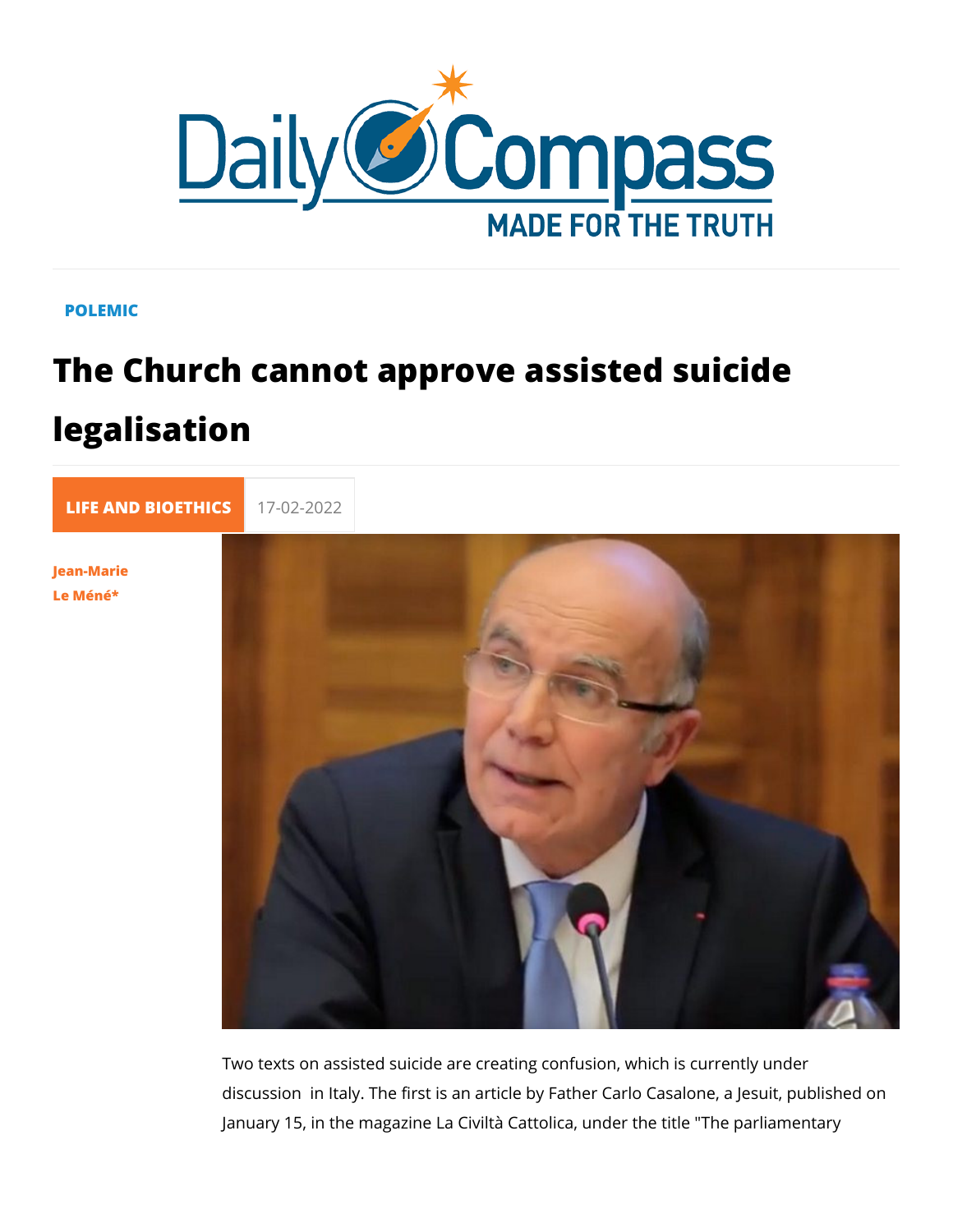discussion on assisted suicide". The second is a comment by Mme Marie-Jo Thiel hosted by a newspaper. Both signatories are members of the Pontifical Academy for Life and agree that their respective positions are in conflict with the doctrine of the Church.

**From one article to the other, on the Italian case,** leads to a generalisation that anticipates a complete reversal of the universal Church' position on assisted suicide. There is sufficient fodder for the headline of newspaper La Croix to read: "Assisted suicide, the Vatican's strategic turning point on bioethics". As if the question had already been decided. Nor does the article hesitate to state: "The Pontifical Academy for Life has recently appeared in favour of the Italian Church not opposing the legislation on assisted suicide". While it's one thing for people to express their personal opinion, it is quite another to use their positions to officially commit the Pontifical Academy for Life.

**The second point is the most important.** Allow me, the author of this text, a member of the Pontifical Academy for Life, to dispel any doubts. Clearly, the members of the Academy have not been consulted, and it's just as well. Expressly desired by His Holiness Pope John Paul II and founded by Professor Jérôme Lejeune, who was its first president, the Academy cannot by definition support positions contrary to the Magisterium of the Church, in an area where, moreover, it does no less than to transmit a millenary wisdom. It is a fact that the respect for human life taken up also by the Church is a golden rule that existed long before Christian revelation. For believers, the ninth commandment not to kill dates back to the Decalogue. But it also exists for nonbelievers. For example, consider the Hippocratic Oath (400 years before Christ). Do not kill is one of the unwritten laws, which is inscribed in every person's heart. Neither the Academy nor the Catholic Church have any power over this fundamental prohibition.

## **"Providing assistance for suicide is already a form of euthanasia."**

And a point still remains to be made about these two texts. In his article, Father Casalone claims that through assisted suicide the way to avoid the legalisation of euthanasia is found. That is, to use a lesser evil as a pretext to escape the greater one. But, the consequence is inevitable. Once something is tolerated, it is already too late. And for the climax of his article he invokes Pope Francis, who has always been clear on this point. On February 9, during the general audience, he recalled: "We must accompany people towards death, but not provoke death or facilitate any form of suicide". So, it is also a pretext to give a personal interpretation of what the Church teaches about "imperfect laws".

**The encyclical Evangelium Vitae (article 73)** specifies that it is legitimate to vote on a more restrictive law to change a more permissive law, but only if the latter is already in